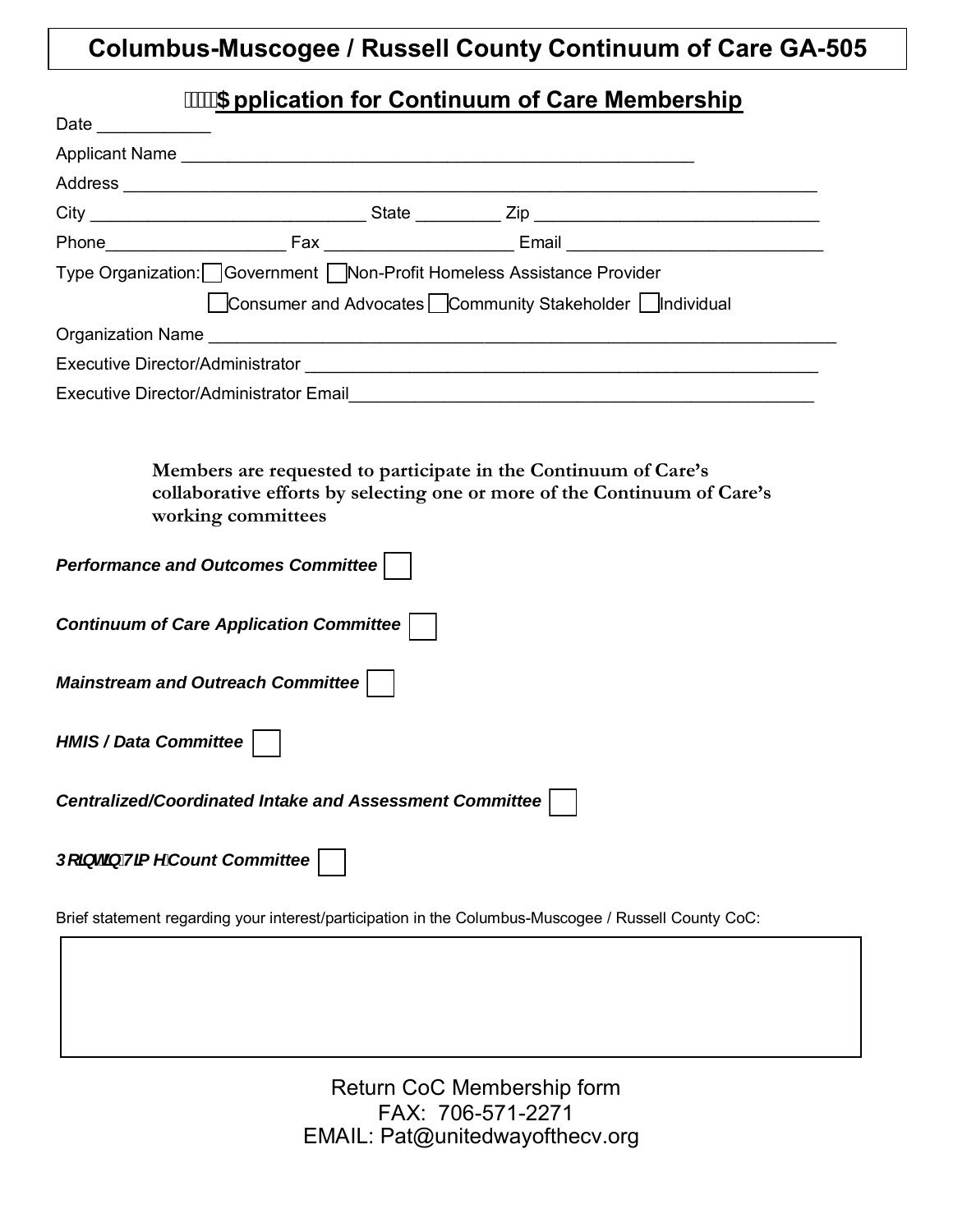## **COLUMBUS-MUSCOGEE / RUSSELL COUNTY CONTINUUM OF CARE GA-505**

#### **MISSION**

**The MISSION of the Columbus Muscogee / Russell County Continuum of Care GA 505 ( CoC) is to work to end the cycle of homelessness in the Columbus Muscogee /Russell County CoC through interagency collaboration, effective allocation of resources, increased access to immediate services, and development of new strategies. Using shelters, service providers and people experiencing homelessness as points of contact, we will identify the service and housing needs of people who are homeless or about to become homeless and create solutions needed to prevent homelessness and move people from homelessness to housing and self-sufficiency.** 

#### **PURPOSE**

- **Promote community-wide commitment to the goal of ending homelessness;**
- **Provide funding for efforts by nonprofit providers and local governments to re-house homeless individuals and families rapidly while minimizing the trauma and dislocation caused to homeless individuals, families, and communities by homelessness;**
- **Promote access to and effective utilization of mainstream programs by homeless individuals and families; and**
- **Optimize self-sufficiency among individuals and families experiencing homelessness.**

#### **COMMITTEES**

## **Board of the CoC –**

**(7 to 11 members elected from CoC membership)** 

 **Representatives from CoC Collaborative Applicant (lead) and HMIS lead, and representatives from each of the following four groups: 1) Government; 2) Nonprofit Homeless Service Providers; 3) Consumers and Advocates; 4) Community Stakeholders. In addition the board must always have at least one homeless or formerly homeless individual.** 

## **COMMITTEES:**

## **Performance and Outcomes -**

The Performance and Outcomes Committee will collaborate with the CoC Administrator, CoC-funded entities, and CoC Membership to:

- Review PIT and HIC data, conduct a gaps analysis, and make recommendations for Board approval the priorities to be used in ranking requests for CoC funding;
- Establish performance targets appropriate for population and program type in consultation with recipients and sub-recipients, then monitor recipient and sub-recipient performance, evaluate outcomes, and recommend to the Board actions to be taken against poor performers;
- Develop performance measures to evaluate Muscogee / Russell County 's overall success in eliminating homelessness, using guidance available from HUD and making changes over time as necessary to incorporate new regulations or guidance available from state or local authorities;
- Evaluate outcomes of projects funded under CoC Program, and provide outcome data to the Collaborative Applicant to report to HUD; and
- Consult with state and local government agencies, homeless service providers, private funders, and other relevant entities and organizations to evaluate available resources and reach agreement about how those resources can be allocated most effectively to implement plans to eliminate homelessness.